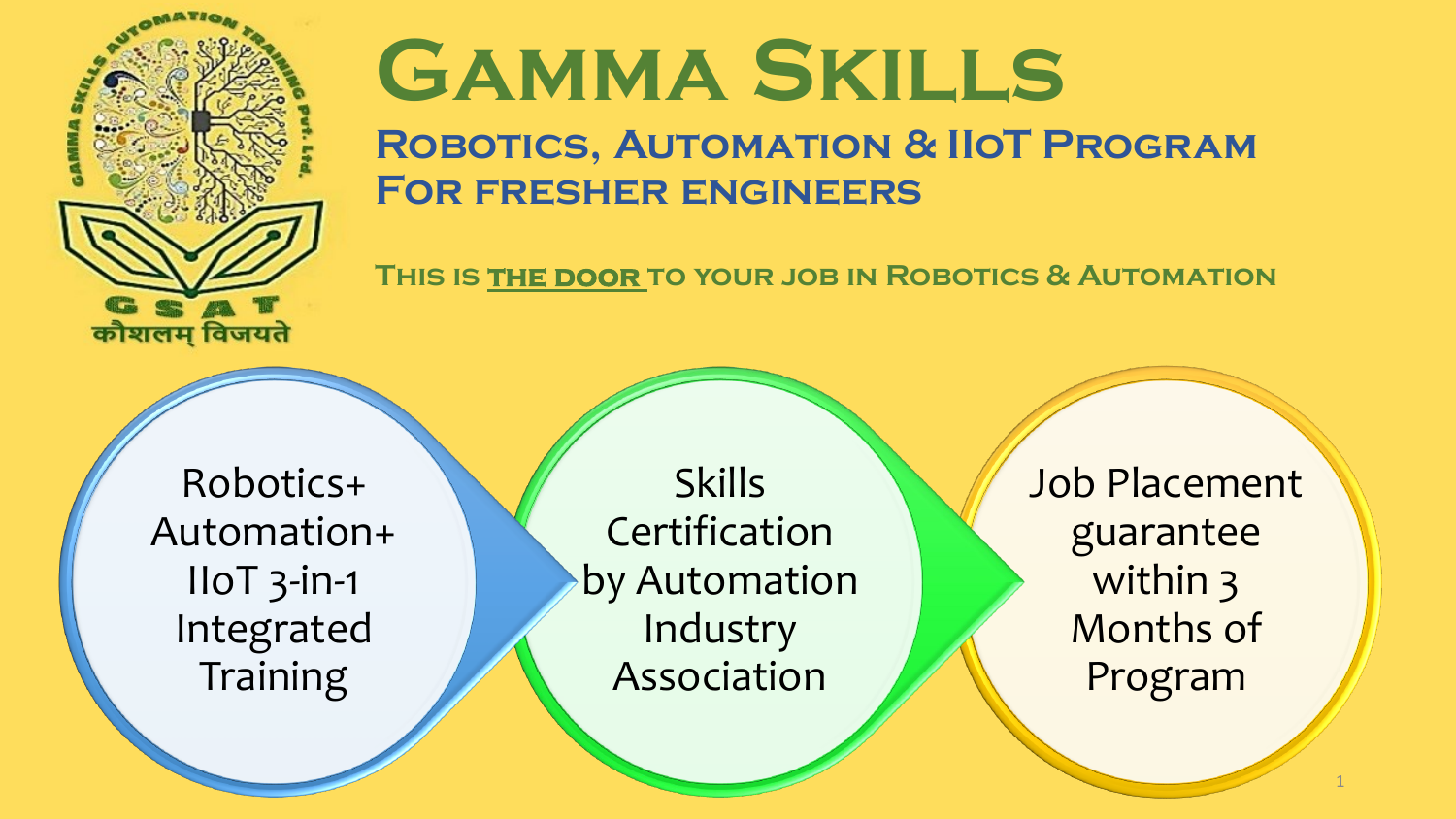### **We are in the middle of 4th Industrial Revolution**

As per World Economic Forum, by 2025 **Machines will be doing 52%** of all work as compared to just 29% in 2017; that is 79% increase just within 5 years

**More than 54%** of all workforce needs Upskilling or **risk becoming Unemployable**

Globally, in Industrial Sector, **Automation is increasing** while Employment is **Decreasing** 

**Automation & Robotics** Technology roles are among '**top 5 most in demand careers'** with scope for job practically in every industry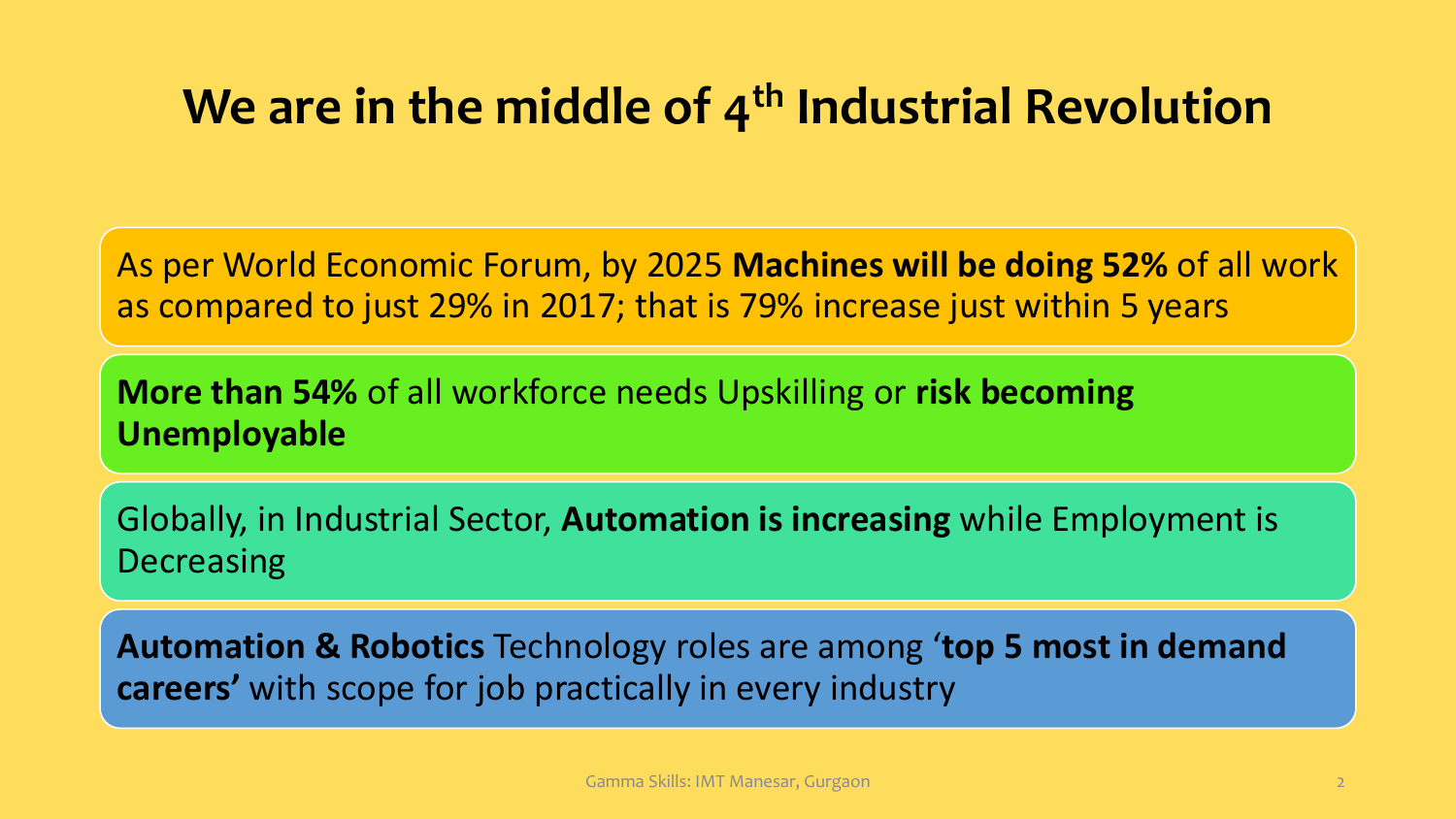### Gamma Skills Robotics & Automation Specialist Program

- **What you will learn**
- **Industrial Automation: What is Automation, why Automation is required, how Automation is done in Industry**
- · Elements of Industrial Automation projects: Machine Controls, PLC, HMI, Industrial Communication, Sensors, Actuators, VFD, PID and much more
- · Integrate and interface Machine Control PLCs with other elements including Electrical, Pneumatic, Hydraulic Systems
- · PLC Programming, HMI Development
- · Conceptualize, configure, Program and prove-out Industrial Automation 'use case' Project
- **Industrial Robotics: What is an Industrial Robot, where Robots are required, how robots are put to use in Industry**
- · Anatomy, Installation, Commissioning & Application of 6 Axis Industrial Robots and Collaborative Robots
- · Integrate and Program Industrial Robot cell for Vision based inspection and material handling Application along with Conveyor
- · Prepare, Program and prove-out Robotics 'use case' Project
- **IIoT/ Industry4.0: What exactly is Industry4.0, how to commission an Industry4.0 system**
- · Elements of Industrial IOT System
- · Commissioning of an Industrial Machine Monitoring System
- · Capturing data from a working automated cell and generate automated reports via cloud-based software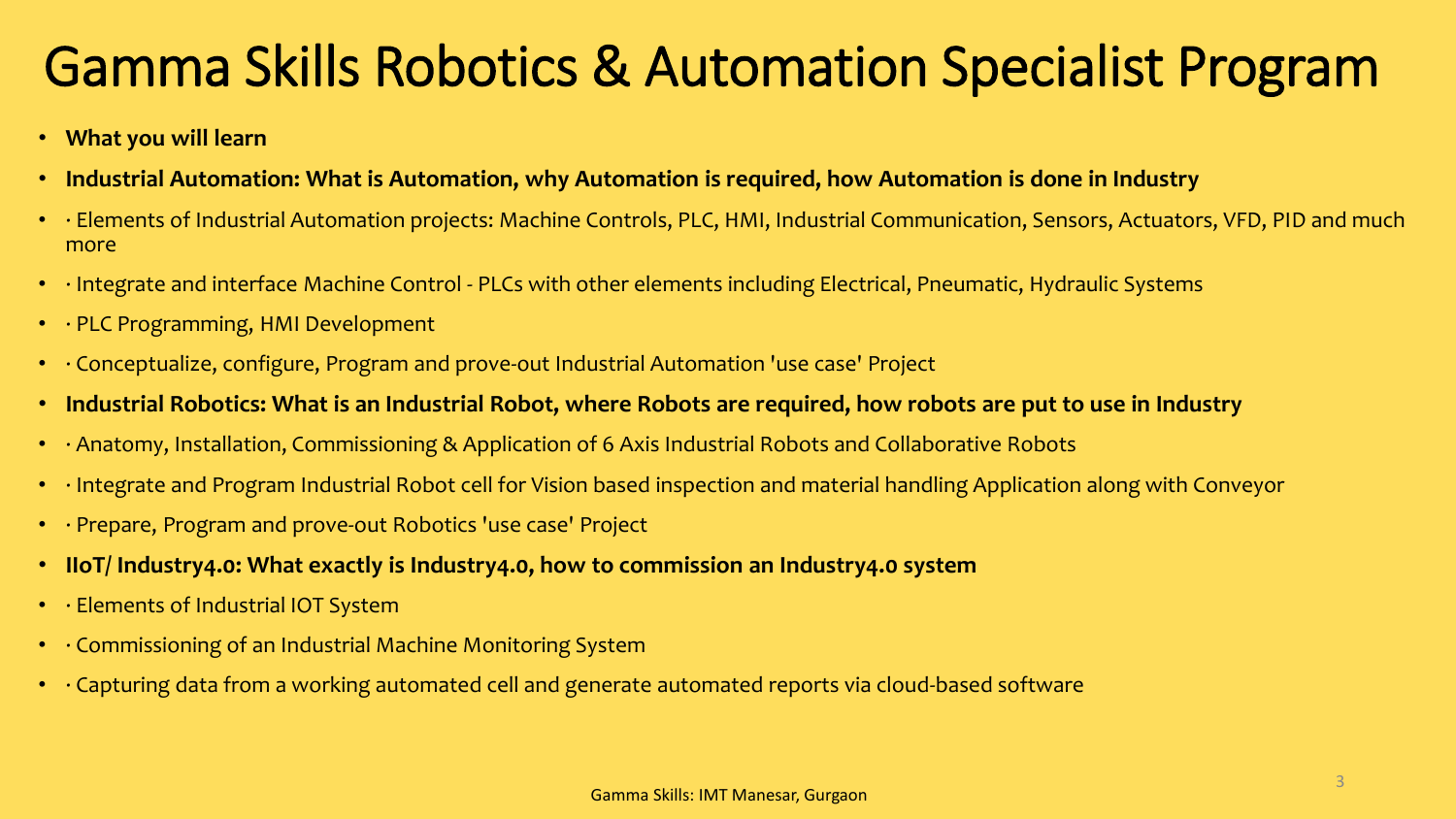## **Why this Program**

### **History**

•Trainees of our Pilot Batch are already working in Companies like Voith (German MNC), Yaskawa (Japanese MNC) Jabil (American MNC)

#### Present

•We already have 17+ Job Opening (for the batch of 20) and more coming in so you don't have to bother about if there are job opportunities

#### Future

•Your First Job sets-up your Career. It is incredibly hard to change career later. So start well in a promising and rapidly evolving domain of Automation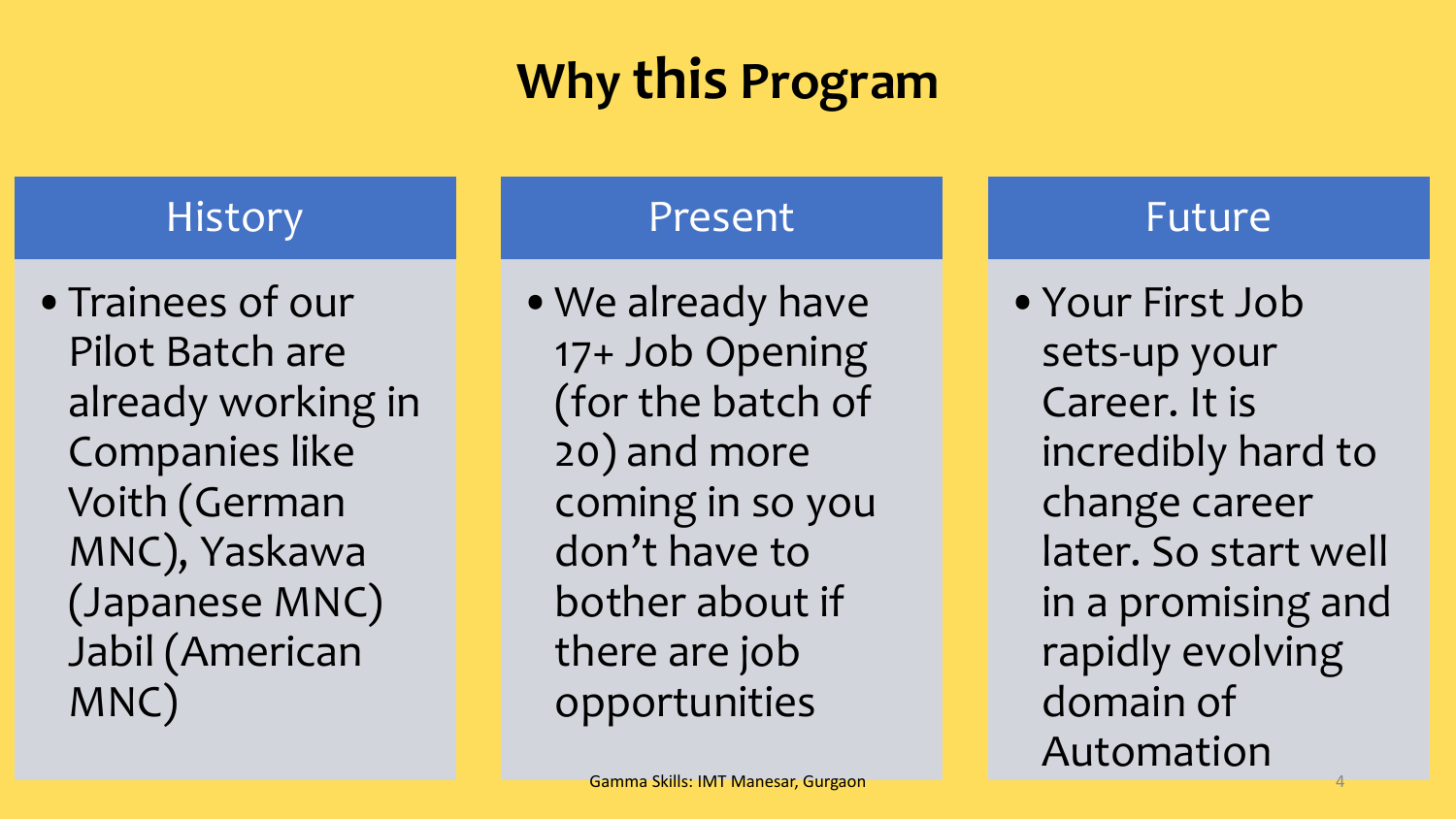

**Venue: Gamma Skills Lab at IMT Manesar, Haryana.**



**Mode: Offline 'hands-on' Training on world's leading Industrial Robots and Automation Systems (No Automation just can't be learned online).** 



**Duration: 30 Working Days: Start Date: Third Week of June**



**Program Info**

**Fees: Rs 30,000+ GST (Rs 5,000 to Book slot)**



**Refund of Rs 10,000 if student doesn't want/get Job**



**Students must arrange Boarding and Lodging.** 

**References of Local PGs can be provided in required.**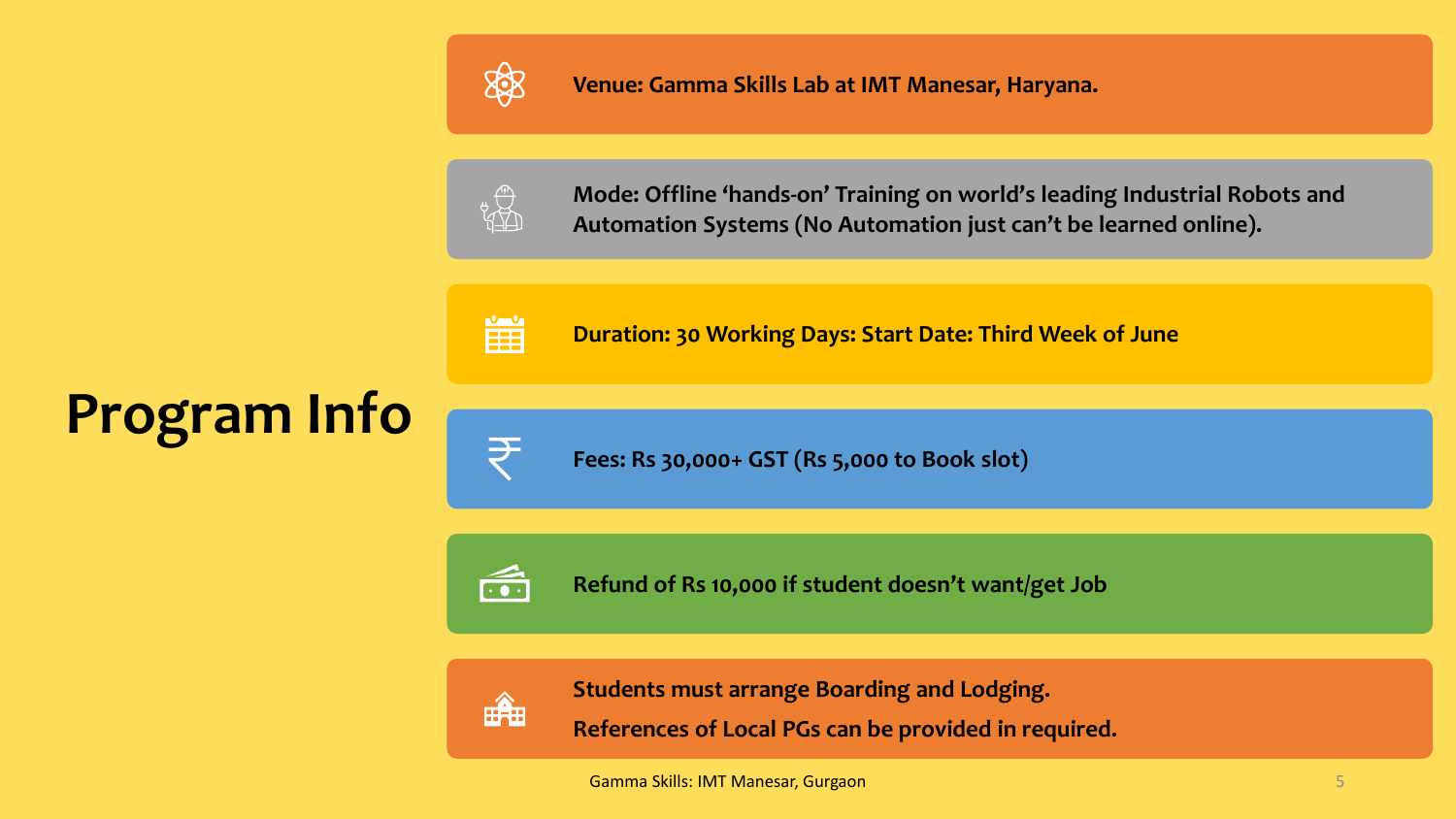## **About us & our collaboration**

**Gamma Skills Automation Training is the Pioneer in Industry4.0 hands-on skill Development combining Technological & Human Skills**

Objective of Gamma Skills is

"To develop hands-on skills of Working Engineering Professionals and Fresh Engineers, on Industry4.0 Technologies, through Competency based Training on world class Industrial Robots, Automation systems, IIoT and other emerging Industry4.0 Technologies, with primary focus on enhancing scope of employability of our trainees and fulfil manpower requirement of 'Rightly Skilled' professional in the Industry."





**Automation Industry Association is a national association that represents the leading manufacturers and distributors of systems, software and related services used in industrial process control and factory automation around the world.** 

#### Objective of AIA is

"To help usher in an era of Automation in India and become the platform-of-choice for the industry to discover, learn and adopt the latest technologies."